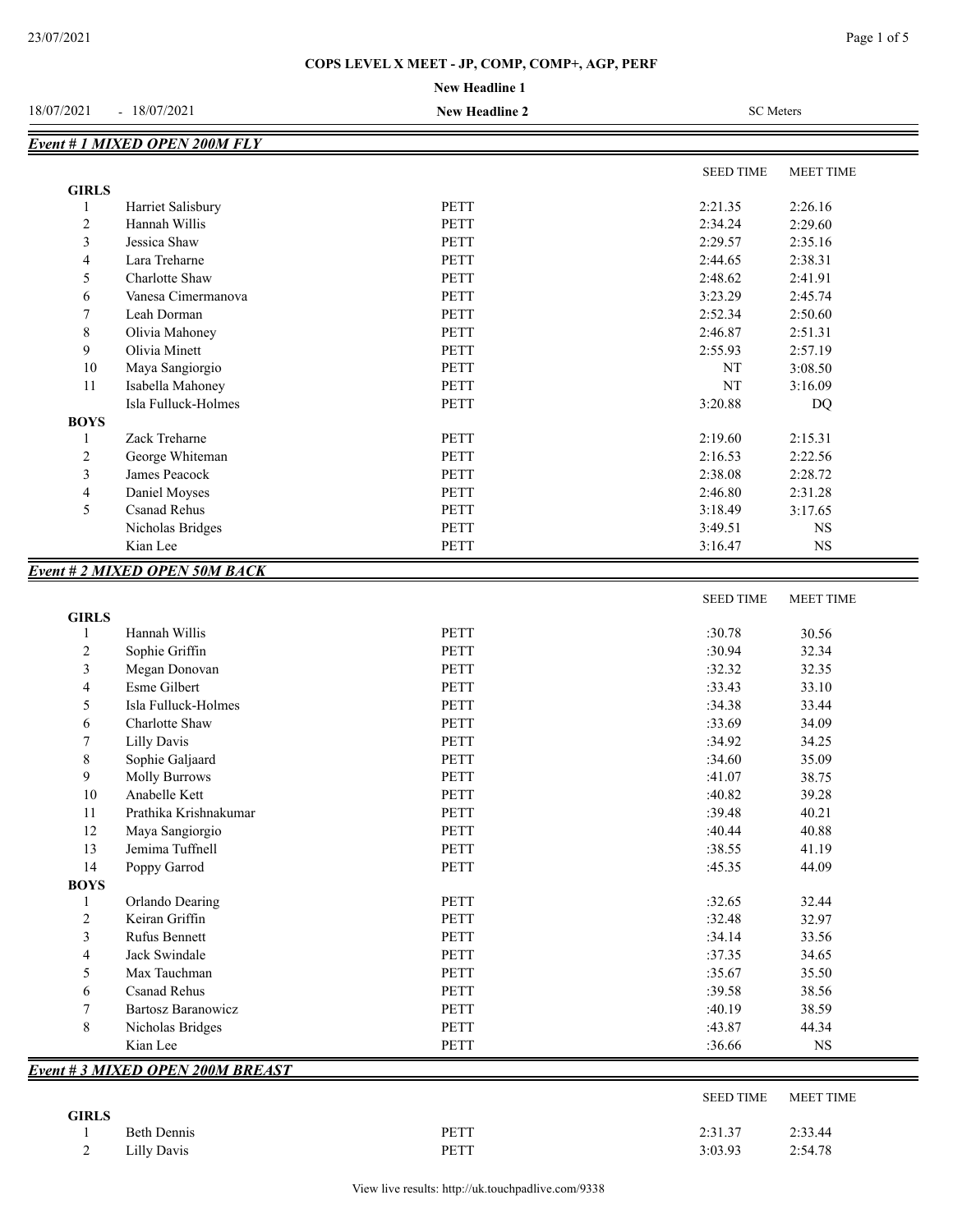# **New Headline 1 COPS LEVEL X MEET - JP, COMP, COMP+, AGP, PERF**

| 18/07/2021                  | $-18/07/2021$                         | <b>New Headline 2</b> |                  | SC Meters        |
|-----------------------------|---------------------------------------|-----------------------|------------------|------------------|
| 3                           | Jessica Mahoney                       | <b>PETT</b>           | 2:51.41          | 2:56.63          |
| $\overline{4}$              | Daria Doncila                         | PETT                  | NT               | 3:00.31          |
| 5                           | Sophie Galjaard                       | <b>PETT</b>           | 2:59.19          | 3:04.25          |
| 6                           | Olivia Minett                         | <b>PETT</b>           | 3:20.96          | 3:09.72          |
| 7                           | Leah Dorman                           | <b>PETT</b>           | 3:20.85          | 3:10.35          |
| 8                           | Jemima Tuffnell                       | <b>PETT</b>           | 3:11.63          | 3:28.37          |
| 9                           | Prathika Krishnakumar                 | <b>PETT</b>           | 3:34.96          | 3:32.28          |
| $10\,$                      | Anabelle Kett                         | <b>PETT</b>           | 3:52.93          | 3:32.81          |
| 11                          | Poppy Garrod                          | <b>PETT</b>           | NT               | 3:40.09          |
|                             | Isabelle Cameron                      | <b>PETT</b>           | 2:59.27          | DQ               |
|                             | Olivia Mahoney                        | <b>PETT</b>           | 3:13.29          | <b>NS</b>        |
| <b>BOYS</b>                 |                                       |                       |                  |                  |
| $\mathbf{1}$                | Joshua Martin                         | <b>PETT</b>           | 2:47.39          | 2:35.62          |
| $\overline{c}$              | George Whiteman                       | <b>PETT</b>           | 2:51.63          | 2:35.69          |
| 3                           | Daniel Moyses                         | <b>PETT</b>           | 2:53.69          | 2:50.37          |
| 4                           | Keiran Griffin                        | PETT                  | 3:12.96          | 2:58.25          |
| 5                           | <b>Rufus Bennett</b>                  | <b>PETT</b>           | 3:52.17          | 3:07.06          |
| 6                           | Jack Swindale                         | <b>PETT</b>           | 3:40.20          | 3:17.72          |
| 7                           | <b>Bartosz Baranowicz</b>             | <b>PETT</b>           | 3:33.07          | 3:29.19          |
| 8                           | <b>Csanad Rehus</b>                   | PETT                  | 3:39.63          | 3:41.22          |
| 9                           | Nicholas Bridges                      | PETT                  | 3:46.55          | 3:50.56          |
|                             | Kian Lee                              | PETT                  | NT               | NS               |
|                             |                                       |                       |                  |                  |
|                             | <b>Event #4 MIXED OPEN 50M FREE</b>   |                       |                  |                  |
|                             |                                       |                       | <b>SEED TIME</b> | <b>MEET TIME</b> |
| <b>GIRLS</b><br>1           | Jessica Shaw                          | <b>PETT</b>           | :27.67           | 27.75            |
| $\overline{c}$              | Hannah Willis                         | <b>PETT</b>           | :28.97           | 28.53            |
| 3                           | <b>Beth Dennis</b>                    | <b>PETT</b>           | :28.09           | 29.09            |
| 4                           | Megan Donovan                         | <b>PETT</b>           | :29.82           | 29.84            |
| 5                           | Lara Treharne                         | <b>PETT</b>           | :30.63           | 29.87            |
| 6                           | <b>Lilly Davis</b>                    | <b>PETT</b>           | :30.47           | 30.47            |
| 7                           | Esme Gilbert                          | PETT                  | :30.41           | 30.81            |
| 8                           | Isla Fulluck-Holmes                   | PETT                  | :30.82           | 30.84            |
| 9                           | Leah Dorman                           | PETT                  | :33.35           | 31.09            |
| $10\,$                      | Sophie Griffin                        | PETT                  | :29.32           | 31.50            |
| 11                          | Sophie Galjaard                       | PETT                  | :29.98           | 31.56            |
| 12                          | Prathika Krishnakumar                 | PETT                  | :31.68           |                  |
|                             |                                       |                       |                  | 32.90            |
| 13<br>14                    | Anabelle Kett<br><b>Molly Burrows</b> | PETT<br>PETT          | :32.67           | 33.09            |
|                             |                                       |                       | :35.66           | 33.93            |
| 15                          | Maya Sangiorgio                       | PETT                  | :32.75           | 34.25            |
| 16                          | Jemima Tuffnell                       | PETT                  | :32.33           | 35.90            |
| 17                          | Isabella Mahoney                      | PETT                  | :36.07           | 36.10            |
| 18                          | Poppy Garrod                          | PETT                  | :38.07           | 36.66            |
| <b>BOYS</b><br>$\mathbf{1}$ | Joshua Martin                         | PETT                  | :26.22           | 26.35            |
| $\overline{c}$              | Zack Treharne                         | PETT                  | :26.59           | 26.44            |
|                             | Orlando Dearing                       | PETT                  | :28.11           | 27.78            |
| 3                           |                                       | PETT                  | :28.01           |                  |
| 4                           | James Peacock                         |                       |                  | 28.46            |
| 5                           | Jack Swindale                         | PETT                  | :29.91           | 29.47            |
| 6                           | Keiran Griffin                        | PETT                  | :29.13           | 29.85            |
| $\tau$                      | Rufus Bennett                         | PETT                  | :30.18           | 30.35            |
| 8                           | Max Tauchman                          | PETT                  | :31.55           | 31.56            |
| 9                           | Csanad Rehus                          | PETT                  | :32.79           | 33.30            |
| 10                          | <b>Bartosz Baranowicz</b>             | PETT                  | :34.52           | 33.44            |

*Event # 5 MIXED OPEN 200M I.M.*

11 Nicholas Bridges PETT :36.35 36.15 Kian Lee South States Reference Reference PETT 30.73 NS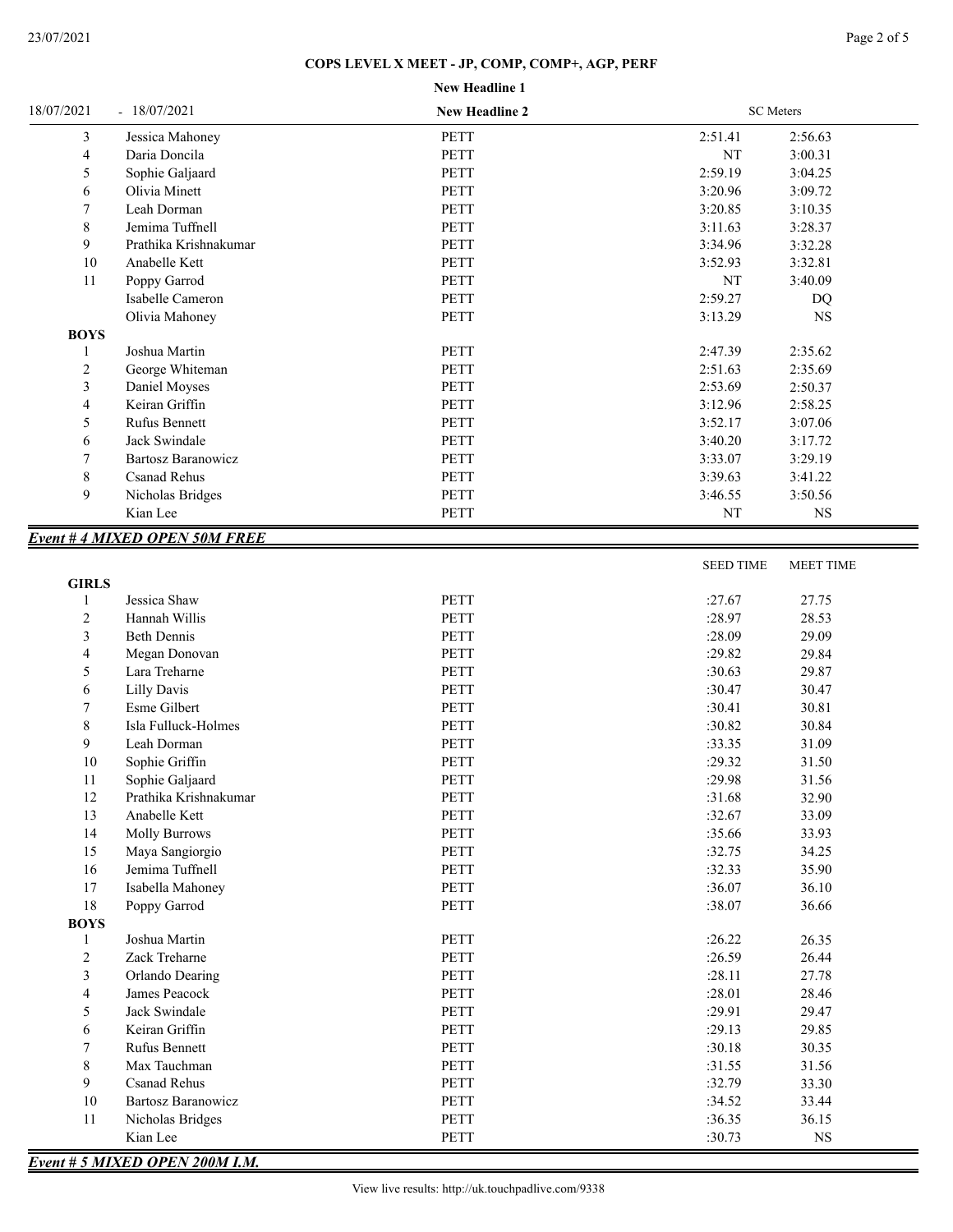|                         |                                        | <b>New Headline 1</b> |                  |                  |
|-------------------------|----------------------------------------|-----------------------|------------------|------------------|
| 18/07/2021              | $-18/07/2021$                          | <b>New Headline 2</b> | <b>SC</b> Meters |                  |
|                         |                                        |                       | <b>SEED TIME</b> | <b>MEET TIME</b> |
| <b>GIRLS</b>            |                                        |                       |                  |                  |
| $\mathbf{1}$            | Jessica Mahoney                        | PETT                  | 2:34.59          | 2:37.40          |
| $\overline{c}$          | <b>Lilly Davis</b>                     | <b>PETT</b>           | 2:43.37          | 2:38.75          |
| $\mathfrak{Z}$          | Vanesa Cimermanova                     | PETT                  | 2:44.15          | 2:39.72          |
| $\overline{\mathbf{4}}$ | Isabelle Cameron                       | PETT                  | 2:35.30          | 2:41.47          |
| 5                       | Daria Doncila                          | PETT                  | NT               | 2:44.81          |
| 6                       | Sophie Griffin                         | PETT                  | 2:30.72          | 2:46.67          |
| 7                       | Jemima Tuffnell                        | <b>PETT</b>           | 2:52.74          | 2:59.58          |
| $8\,$                   | <b>Molly Burrows</b>                   | <b>PETT</b>           | 3:16.77          | 3:02.75          |
| <b>BOYS</b>             |                                        |                       |                  |                  |
| 1                       | George Whiteman                        | PETT                  | 2:14.46          | 2:17.19          |
| $\overline{c}$          | Orlando Dearing                        | <b>PETT</b>           | 2:29.82          | 2:26.91          |
| 3                       | Joshua Martin                          | PETT                  | 2:23.63          | 2:27.91          |
| $\overline{4}$          | Daniel Moyses                          | PETT                  | 2:35.81          | 2:29.19          |
| 5                       | James Peacock                          | PETT                  | 2:28.98          | 2:32.63          |
| 6                       | Jack Swindale                          | PETT                  | 2:41.12          | 2:47.51          |
| 7                       | <b>Csanad Rehus</b>                    | PETT                  | 3:00.04          | 2:58.63          |
| 8                       | Nicholas Bridges                       | PETT                  | 3:22.70          | 3:30.31          |
|                         | Kian Lee                               | PETT                  | 2:46.81          | <b>NS</b>        |
|                         | <b>Event # 6 MIXED SENIOR 100M FLY</b> |                       |                  |                  |
|                         |                                        |                       | <b>SEED TIME</b> | <b>MEET TIME</b> |
| <b>GIRLS</b>            |                                        |                       |                  |                  |
| 1                       | Ruby Brace                             | PETT                  | NT               | 1:27.97          |
| $\overline{c}$          | Ashlee McCarthy                        | PETT                  | NT               | 1:34.41          |
| 3                       | Isla Stewart                           | PETT                  | NT               | 1:42.00          |
| 4                       | Freya Gyselings                        | <b>PETT</b>           | NT               | 1:48.81          |
| 5                       | Indya Gyselings                        | PETT                  | :56.07           | 1:53.13          |
| 6                       | <b>Emily Bridges</b>                   | PETT                  | $\rm{NT}$        | 1:59.83          |
|                         | Alexis Johnson                         | <b>PETT</b>           | NT               | <b>DQ</b>        |
| <b>BOYS</b>             |                                        |                       |                  |                  |
| 1                       | Alexander Dougall                      | <b>PETT</b>           | :40.32           | 1:32.65          |
| $\mathfrak{2}$          | Archie Lewis                           | PETT                  | :42.52           | 1:34.70          |
| 3                       | Oliver Profitt                         | PETT                  | 1:41.98          | 1:36.06          |
| $\overline{\mathbf{4}}$ | Joshua Coles                           | PETT                  | :42.90           | 1:43.89          |
| 5                       | Georgi Stavrov                         | PETT                  | 1:49.25          | 1:44.12          |
|                         | <b>Event # 7 MIXED SENIOR 50M BACK</b> |                       |                  |                  |

|              |                      |             | <b>SEED TIME</b> | <b>MEET TIME</b> |
|--------------|----------------------|-------------|------------------|------------------|
| <b>GIRLS</b> |                      |             |                  |                  |
| -1           | Chloe Monaghan       | <b>PETT</b> | :38.66           | 39.22            |
| 2            | Caitlin Coles        | <b>PETT</b> | :42.25           | 42.22            |
| 3            | Ashlee McCarthy      | <b>PETT</b> | :42.20           | 42.37            |
| 4            | Ruby Brace           | <b>PETT</b> | :43.21           | 43.83            |
| 5            | Freya Gyselings      | <b>PETT</b> | :43.78           | 44.28            |
| 6            | Isla Stewart         | <b>PETT</b> | :45.31           | 45.90            |
|              | Aleksandra Ivanova   | <b>PETT</b> | :44.47           | 46.40            |
| 8            | Indya Gyselings      | <b>PETT</b> | :45.28           | 47.22            |
| 9            | Frances Woolford     | <b>PETT</b> | :53.10           | 51.31            |
| 10           | Alexis Johnson       | <b>PETT</b> | :50.88           | 51.38            |
| 11           | <b>Emily Bridges</b> | PETT        | :47.12           | 53.28            |
| <b>BOYS</b>  |                      |             |                  |                  |
|              | Georgi Stavrov       | <b>PETT</b> | :39.88           | 39.46            |
| 2            | Alexander Dougall    | <b>PETT</b> | :42.56           | 40.22            |
| 3            | Archie Lewis         | <b>PETT</b> | :40.34           | 40.28            |
| 4            | Joshua Coles         | <b>PETT</b> | :43.40           | 42.46            |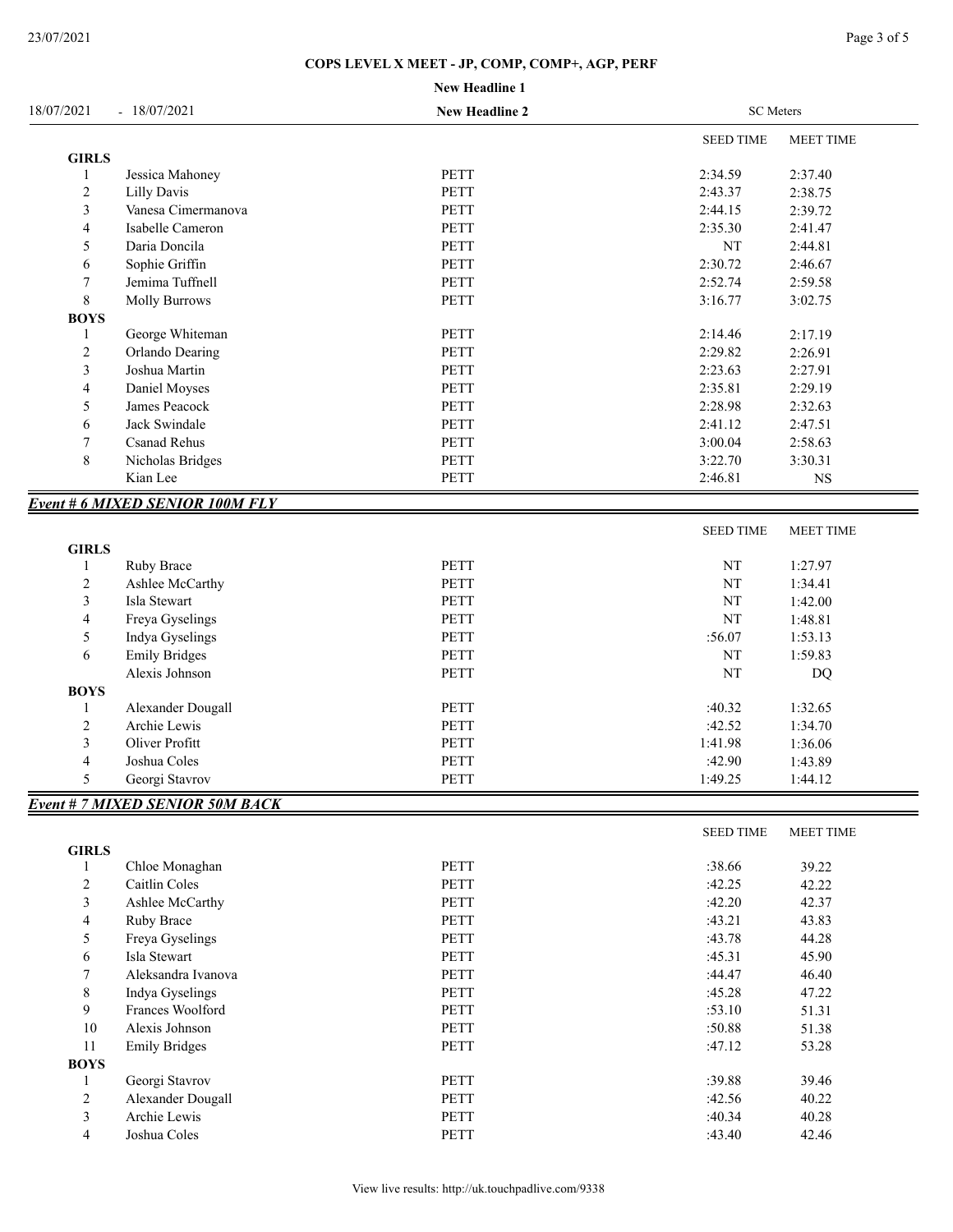### **COPS LEVEL X MEET - JP, COMP, COMP+, AGP, PERF**

|                             |                                           | New Headline 1        |                  |                  |
|-----------------------------|-------------------------------------------|-----------------------|------------------|------------------|
| 18/07/2021<br>$-18/07/2021$ |                                           | <b>New Headline 2</b> | <b>SC</b> Meters |                  |
| 5                           | Oliver Profitt                            | <b>PETT</b>           | :46.56           | 46.11            |
| 6                           | Jake Elderkin                             | <b>PETT</b>           | :44.83           | 46.81            |
| 7                           | Patryk Nowak                              | PETT                  | :45.90           | 47.24            |
|                             | <b>Event # 8 MIXED SENIOR 200M BREAST</b> |                       |                  |                  |
|                             |                                           |                       | <b>SEED TIME</b> | <b>MEET TIME</b> |
| <b>GIRLS</b>                |                                           |                       |                  |                  |
| 1                           | Ashlee McCarthy                           | <b>PETT</b>           | NT               | 3:26.37          |
| $\overline{c}$              | Ruby Brace                                | <b>PETT</b>           | NT               | 3:31.07          |
| 3                           | Jaia Bull                                 | <b>PETT</b>           | 3:24.62          | 3:33.78          |
| 4                           | Isla Stewart                              | <b>PETT</b>           | 3:45.81          | 3:41.59          |
| 5                           | Chloe Monaghan                            | PETT                  | 3:37.95          | 4:03.14          |
| 6                           | Alexis Johnson                            | <b>PETT</b>           | NT               | 4:03.49          |
| 7                           | Aleksandra Ivanova                        | <b>PETT</b>           | NT               | 4:07.36          |
| $\,$ 8 $\,$                 | Frances Woolford                          | PETT                  | NT               | 4:57.59          |
|                             | <b>Emily Bridges</b>                      | PETT                  | NT               | DQ               |
|                             | Daria Doncila                             | <b>PETT</b>           | NT               | $_{\rm NS}$      |
| <b>BOYS</b>                 |                                           |                       |                  |                  |
| 1                           | Archie Lewis                              | <b>PETT</b>           | 3:32.82          | 3:17.98          |
| $\overline{c}$              | Georgi Stavrov                            | <b>PETT</b>           | 3:53.14          | 3:39.97          |
| 3                           | Alexander Dougall                         | <b>PETT</b>           | NT               | 3:48.56          |
| $\overline{4}$              | Jake Elderkin                             | <b>PETT</b>           | NT               | 4:01.48          |
|                             |                                           |                       |                  |                  |
|                             | Patryk Nowak                              | <b>PETT</b>           | NT               |                  |
|                             |                                           |                       |                  | DQ               |
|                             | <b>Event #9 MIXED SENIOR 50M FREE</b>     |                       |                  |                  |
| <b>GIRLS</b>                |                                           |                       | <b>SEED TIME</b> | MEET TIME        |
| 1                           | Jaia Bull                                 | <b>PETT</b>           | :34.29           | 34.56            |
| $\overline{c}$              |                                           | PETT                  | :34.81           | 35.12            |
| 3                           | Ruby Brace<br>Caitlin Coles               | <b>PETT</b>           | :36.24           |                  |
| 4                           |                                           | <b>PETT</b>           | :37.42           | 35.27            |
|                             | Ashlee McCarthy                           |                       |                  | 35.78            |
| 5                           | Freya Gyselings                           | <b>PETT</b>           | :38.37           | 38.05            |
| 6                           | Isla Stewart                              | PETT                  | :37.77           | 38.27            |
| 7                           | Indya Gyselings                           | <b>PETT</b>           | :40.24           | 41.56            |
| 8                           | Chloe Monaghan                            | <b>PETT</b>           | :34.50           | 41.84            |
| 9                           | Aleksandra Ivanova                        | <b>PETT</b>           | :38.76           | 42.04            |
| $10\,$                      | <b>Emily Bridges</b>                      | PETT                  | :40.73           | 42.50            |
| 11                          | Alexis Johnson                            | PETT                  | :43.69           | 45.56            |
| 12                          | Frances Woolford                          | PETT                  | :43.78           | 46.41            |
| <b>BOYS</b>                 |                                           |                       |                  |                  |
| 1                           | Archie Lewis                              | PETT                  | :34.53           | 34.03            |
| $\sqrt{2}$                  | Alexander Dougall                         | <b>PETT</b>           | :37.83           | 34.67            |
| 3                           | Georgi Stavrov                            | PETT                  | :34.58           | 35.10            |
| $\overline{4}$              | Joshua Coles                              | PETT                  | :37.12           | 35.31            |
| 5                           | Jake Elderkin                             | PETT                  | :36.76           | 39.15            |
| 6<br>$\tau$                 | Oliver Profitt<br>Patryk Nowak            | PETT<br>PETT          | :39.30<br>:39.48 | 39.34<br>43.24   |

|              |                    |             | <b>SEED TIME</b> | <b>MEET TIME</b> |
|--------------|--------------------|-------------|------------------|------------------|
| <b>GIRLS</b> |                    |             |                  |                  |
|              | Jaia Bull          | <b>PETT</b> | 3:02.77          | 3:05.60          |
| 2            | Ashlee McCarthy    | <b>PETT</b> | NT               | 3:09.74          |
| 3            | Ruby Brace         | <b>PETT</b> | 3:04.39          | 3:09.76          |
| 4            | Freya Gyselings    | <b>PETT</b> | 3:35.86          | 3:20.00          |
| 5            | Isla Stewart       | <b>PETT</b> | 3:20.95          | 3:22.53          |
| $\sigma$     | Indya Gyselings    | <b>PETT</b> | 3:36.58          | 3:44.61          |
|              | Aleksandra Ivanova | <b>PETT</b> | NT               | 3:48.53          |